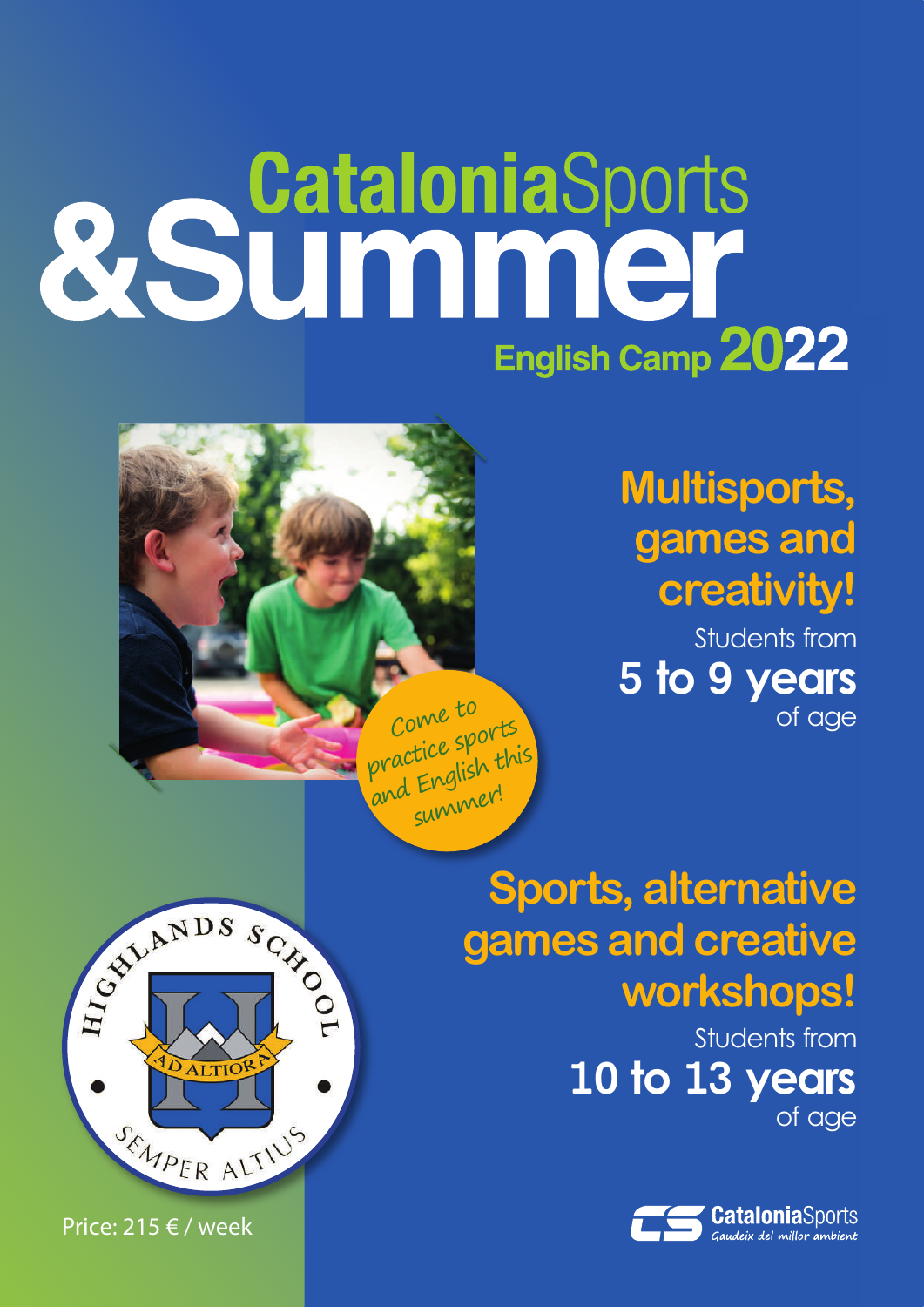## &Summer English Camp 2022

### About us?

We are a sports and leisure company with more than 20 years of experience.

We currently manage sports and extracurricular activities in more than 10 sports facilities and schools in Barcelona.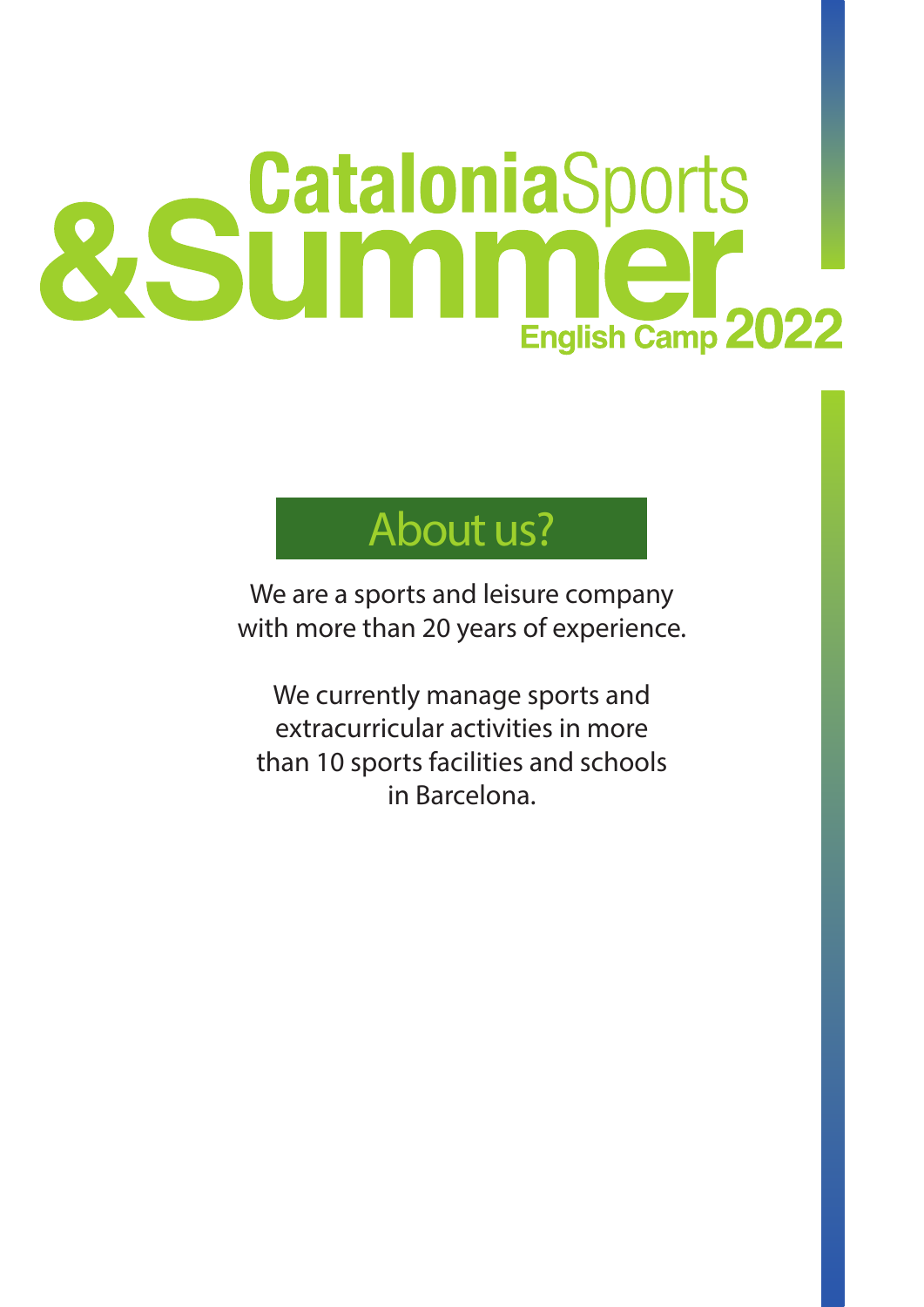

## What do we offer?

With Catalonia Sports Summer School we offer the opportunity to boys and girls between 5 and 13 years old to enjoy an engaging and dynamic summer.

## **Objectives**

- · To learn English through immersion and practice different activities speaking English with classmates and teachers.
- · To learn and improve different sporting techniques in a fun and playful way.
- · To develop basic physical and social skills, through a range of sports activities from aquatic games and nature outings to the more traditional and alternative.
- · To promote the development of the whole person in pleasant and respectful environment.



Every Friday our Kids will get the craft they made that week with and integrated QR with photos of the weekly highlights.

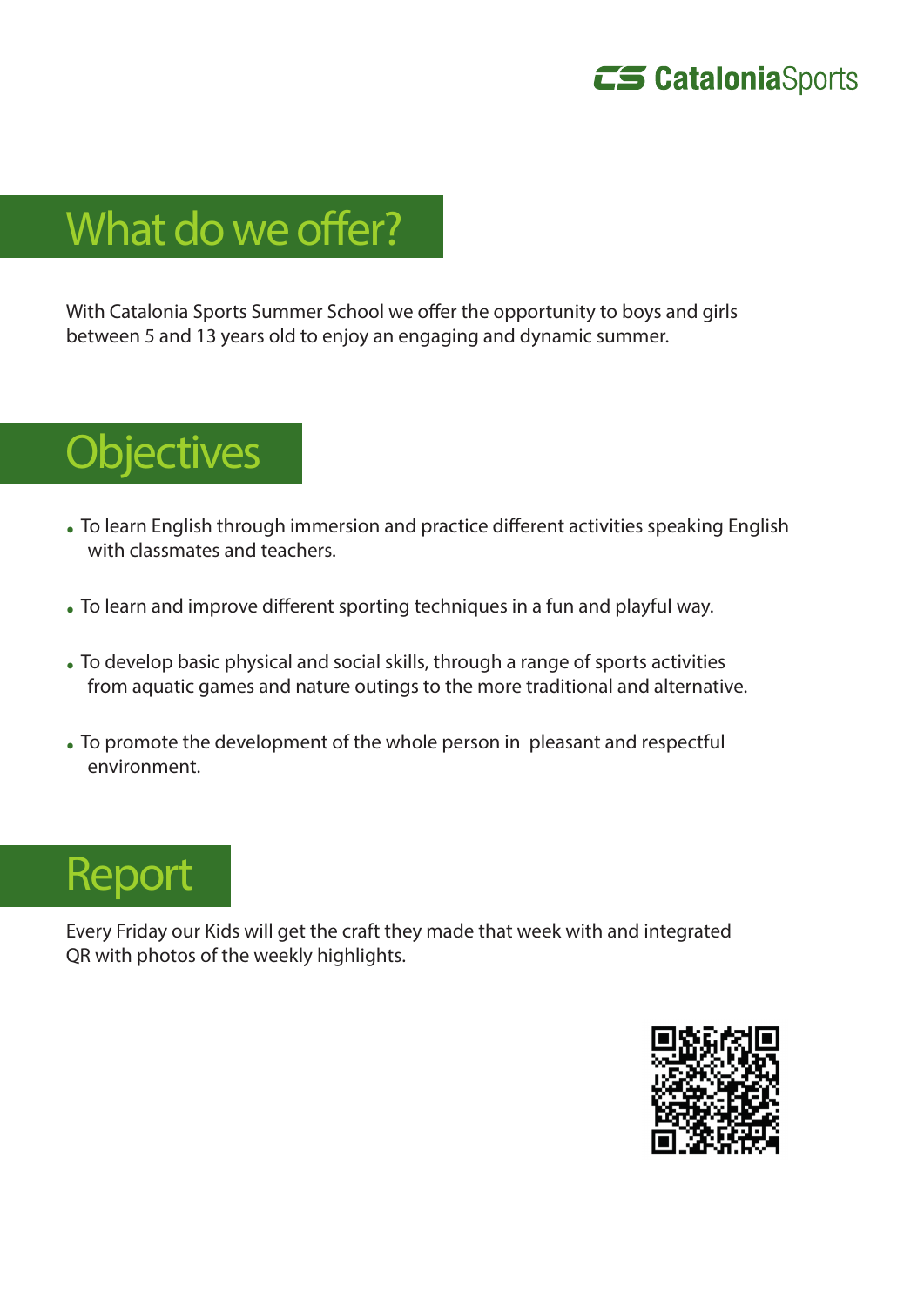## What will we do?



#### · Traditional sports:

Football, basketball and paddle tennis.

#### · Popular games:

The handkerchief, "pichi", "el bote".

#### · Aquatic games:

Recreational pool, water balloons, water guns, slide.

#### · Board games:

Chess, "parchís", ping-pong, checkers, bracelet workshop.

#### · Creative workshops:

World sports, the Olympics, the superheroes of sport, the World Cup.

#### · Audiovisuals:

Documentaries and films with sports and values theme.

#### · Recreational and sports outings:

Trampolining, miniature golf and water activities in Can Cuyás and Tibidabo.



PHOTOS ON INSTAGRAM: @toti6869 i @playmobil\_mrt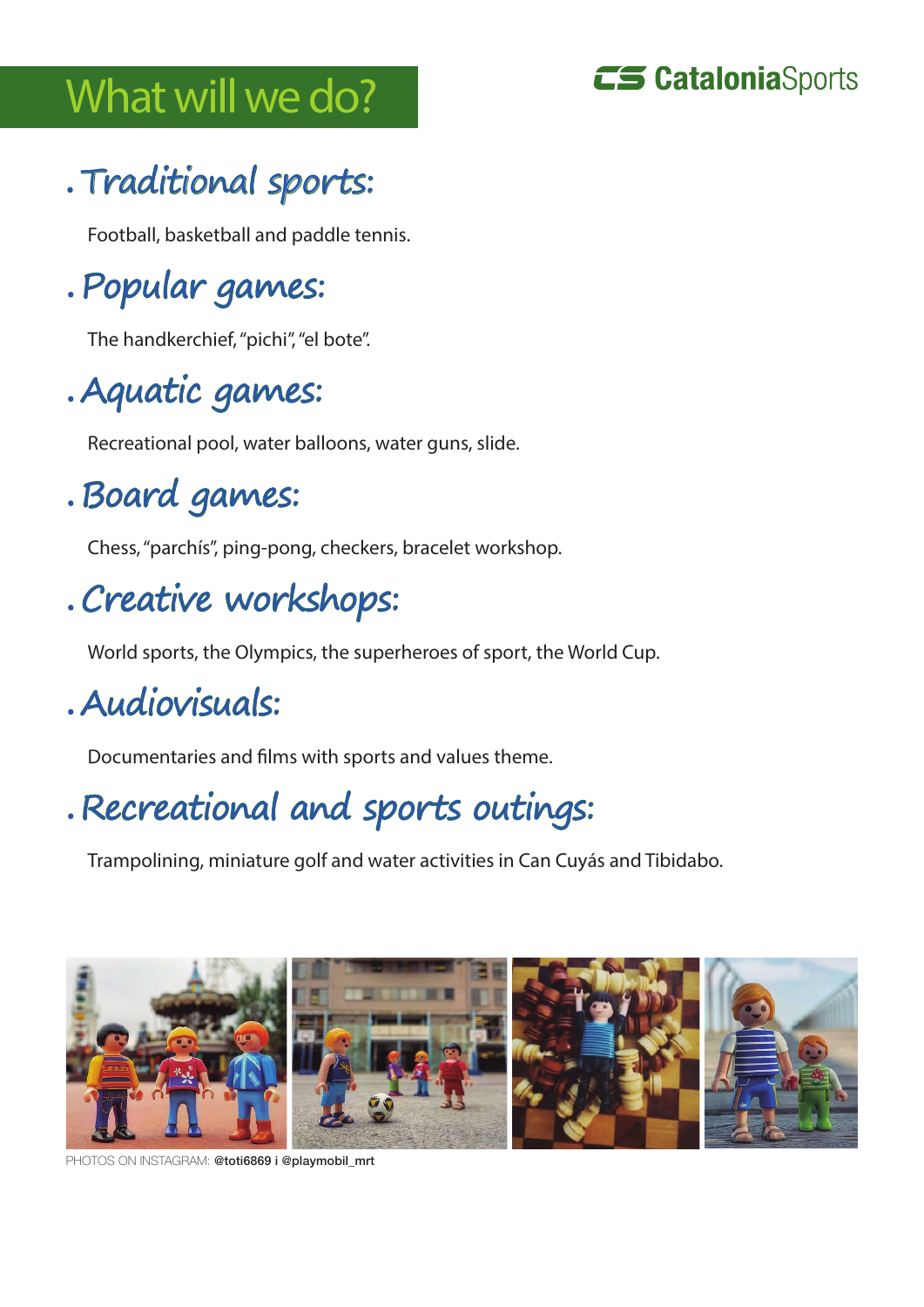#### **CS Catalonia**Sports

### Thematic and creative workshops:

In all the workshops a range of crafts are made with different techniques and materials.

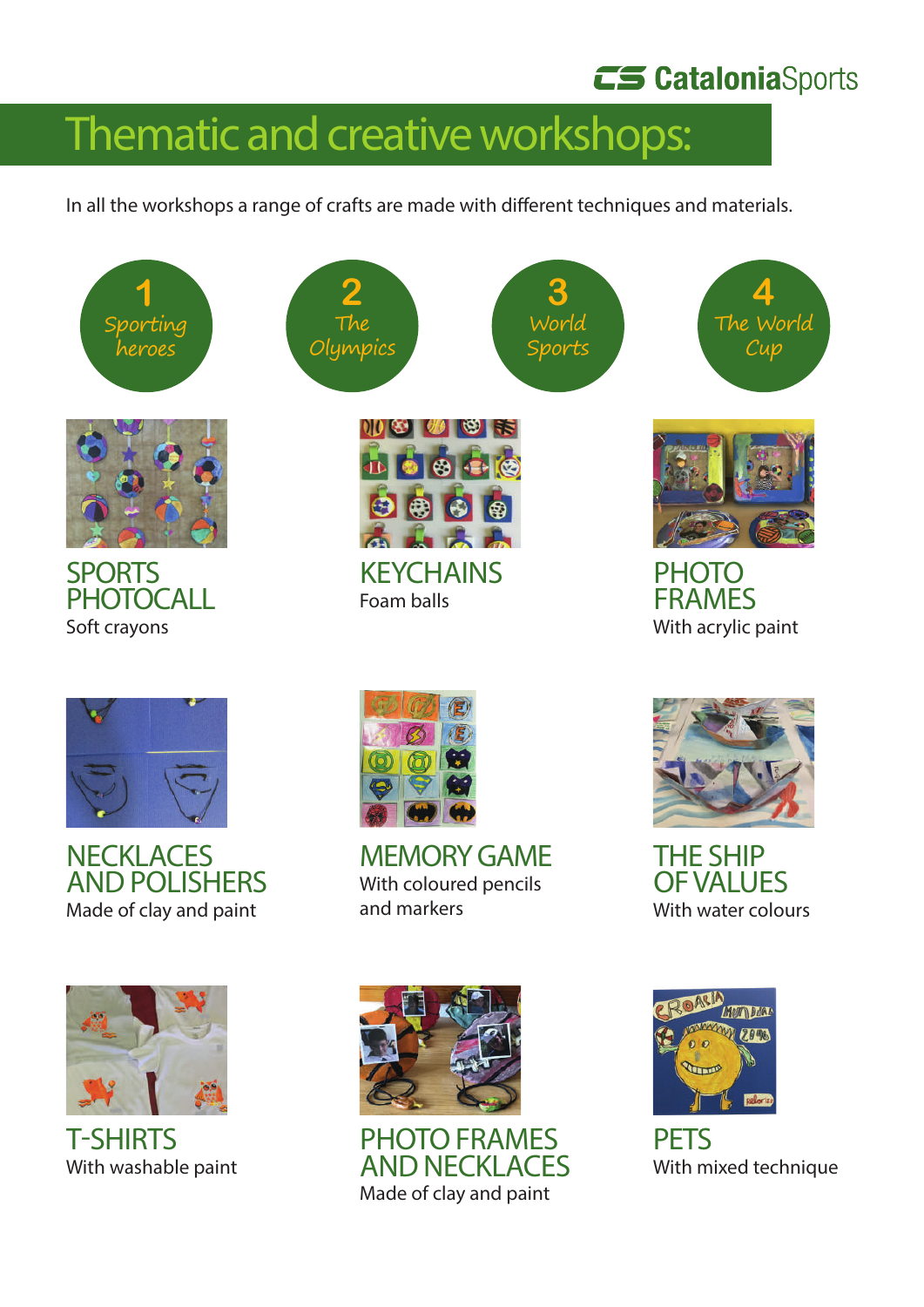



This information can vary depending on the current situation and availability of facilities. In the event that activities cannot be fulfilled due to Covid, alternative excursions will take place.



There will be a fifth week, with outgoing included, if there are enough registrations.

5% DISCOUNT BOOKING 3 WEEKS 10% DISCOUNT - BOOKING 5 WEEKS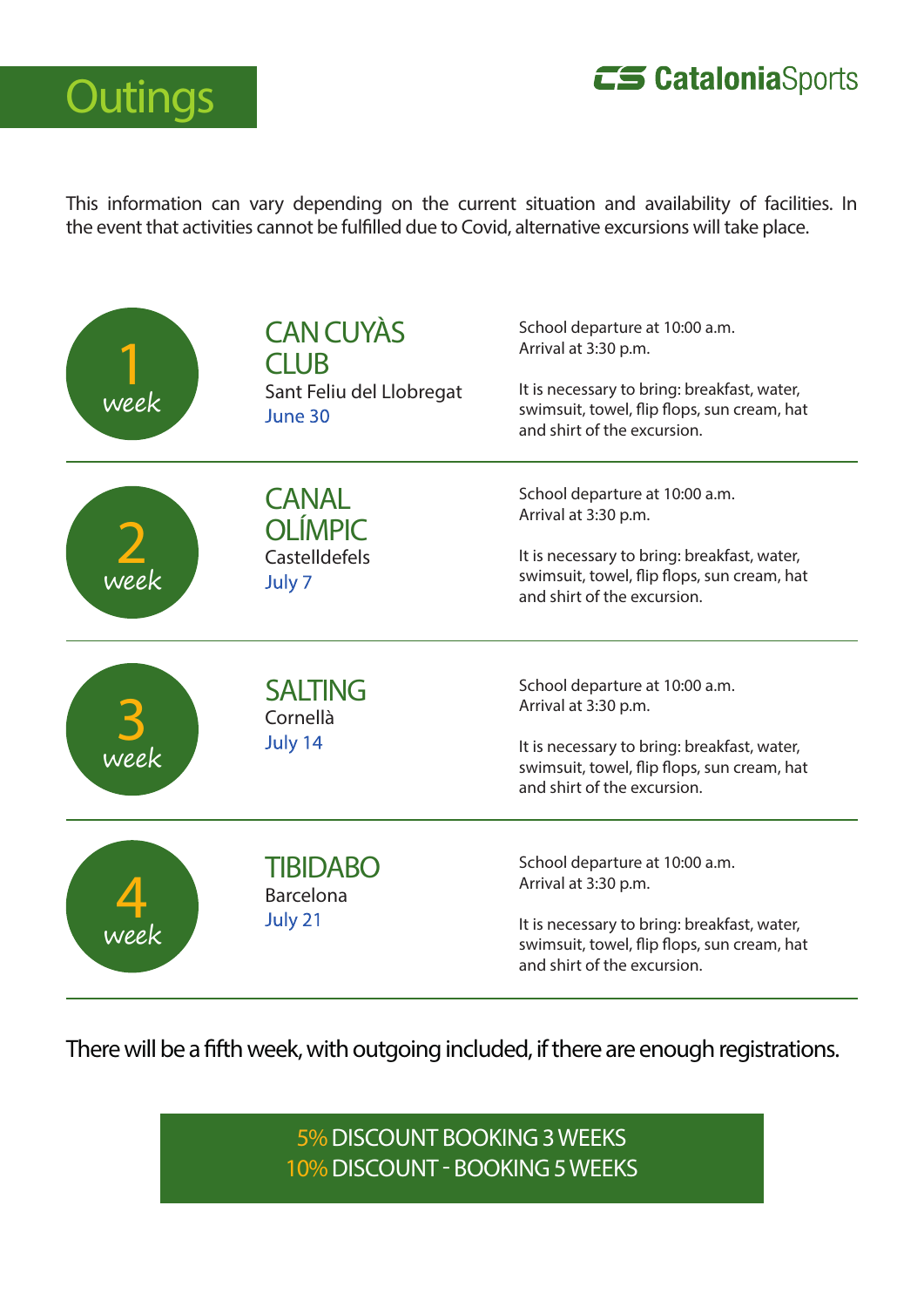## Campus schedule from 5 to 9 years

Each student will be given a campus-specific cap and t-shirt, which they will have to bring on the day of the excursion.

|             | <b>Monday</b>                | <b>Tuesday</b>        | Wednesday                    | <b>Thursday</b> | <b>Friday</b>                |
|-------------|------------------------------|-----------------------|------------------------------|-----------------|------------------------------|
| $9 - 10$    | <b>Traditional</b><br>sports | Popular<br>games      | <b>Traditional</b><br>sports |                 | Popular<br>games             |
| $10 - 11$   | Popular<br>games             | Alternative<br>sports | Popular<br>games             |                 | <b>Traditional</b><br>sports |
| 11-11:30    | <b>PLAYTIME</b>              | <b>PLAYTIME</b>       | <b>PLAYTIME</b>              |                 | <b>PLAYTIME</b>              |
| 11:30-12:30 | Recreational<br>pool         | Water<br>games        | Recreational<br>pool         |                 | Water<br>games               |
| 12:30-13:00 | <b>LUNCH</b>                 | <b>LUNCH</b>          | <b>LUNCH</b>                 |                 | <b>LUNCH</b>                 |
| 13:00-13:30 | <b>PLAYTIME</b>              | <b>PLAYTIME</b>       | <b>PLAYTIME</b>              |                 | <b>PLAYTIME</b>              |
| 13:30-14:30 | Creative<br>workshops        | Creative<br>workshops | Creative<br>workshops        |                 | Creative<br>workshops        |
| 14:30-15:15 | Alternative<br>sports        | Traditional<br>sports | Traditional<br>sports        | N               | Alternative<br>sports        |
| 15:15-16:00 | Water<br>games               | Recreational<br>pool  | Water<br>games               | Ĥ               | Recreational<br>pool         |
| 16:00-16:15 | <b>SNACK</b>                 | <b>SNACK</b>          | <b>SNACK</b>                 | S               | <b>SNACK</b>                 |
| 16:15-17:00 | <b>Board</b><br>games        | Audiovisuals          | <b>Board</b><br>games        |                 | Audiovisuals                 |

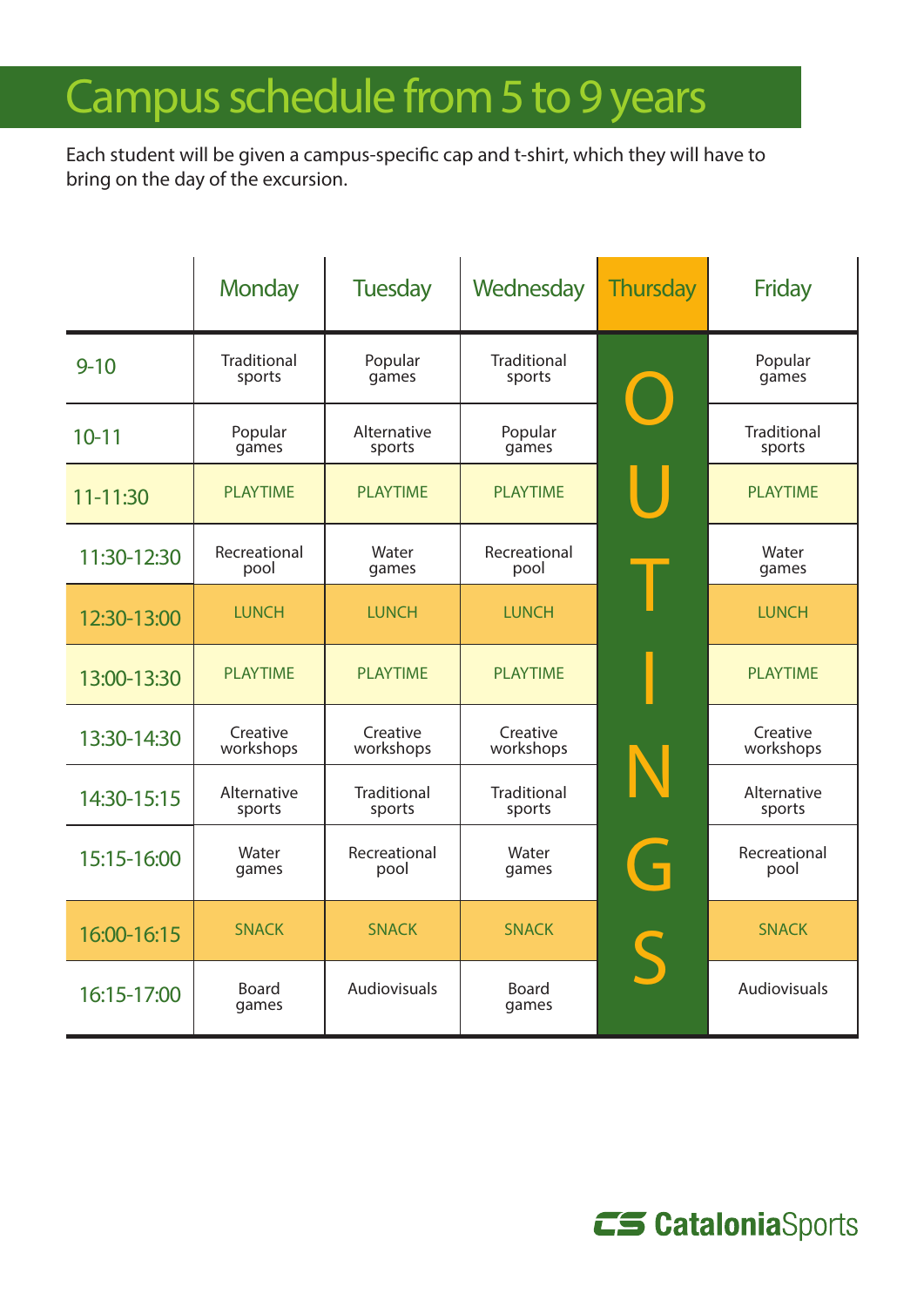## Campus schedule from 10 to 13 years

Each student will be given a campus-specific cap and t-shirt, which they will have to bring on the day of the excursion.

|             | <b>Monday</b>                | <b>Tuesday</b>        | Wednesday                    | <b>Thursday</b> | <b>Friday</b>                |
|-------------|------------------------------|-----------------------|------------------------------|-----------------|------------------------------|
| $9 - 10$    | <b>Traditional</b><br>sports | Popular<br>games      | <b>Traditional</b><br>sports |                 | Popular<br>games             |
| $10 - 11$   | Popular<br>games             | Alternative<br>sports | Popular<br>games             |                 | <b>Traditional</b><br>sports |
| 11-11:30    | <b>PLAYTIME</b>              | <b>PLAYTIME</b>       | <b>PLAYTIME</b>              |                 | <b>PLAYTIME</b>              |
| 11:30-12:30 | Recreational<br>pool         | Water<br>games        | Recreational<br>pool         |                 | Water<br>games               |
| 12:30-13:00 | <b>LUNCH</b>                 | <b>LUNCH</b>          | <b>LUNCH</b>                 |                 | <b>LUNCH</b>                 |
| 13:00-13:30 | <b>PLAYTIME</b>              | <b>PLAYTIME</b>       | <b>PLAYTIME</b>              |                 | <b>PLAYTIME</b>              |
| 13:30-14:30 | Creative<br>workshops        | Creative<br>workshops | Creative<br>workshops        |                 | Creative<br>workshops        |
| 14:30-15:15 | Alternative<br>sports        | Traditional<br>sports | Traditional<br>sports        | N               | Alternative<br>sports        |
| 15:15-16:00 | Water<br>games               | Recreational<br>pool  | Water<br>games               | Ĥ               | Recreational<br>pool         |
| 16:00-16:15 | <b>SNACK</b>                 | <b>SNACK</b>          | <b>SNACK</b>                 | S               | <b>SNACK</b>                 |
| 16:15-17:00 | <b>Board</b><br>games        | Audiovisuals          | <b>Board</b><br>games        |                 | Audiovisuals                 |

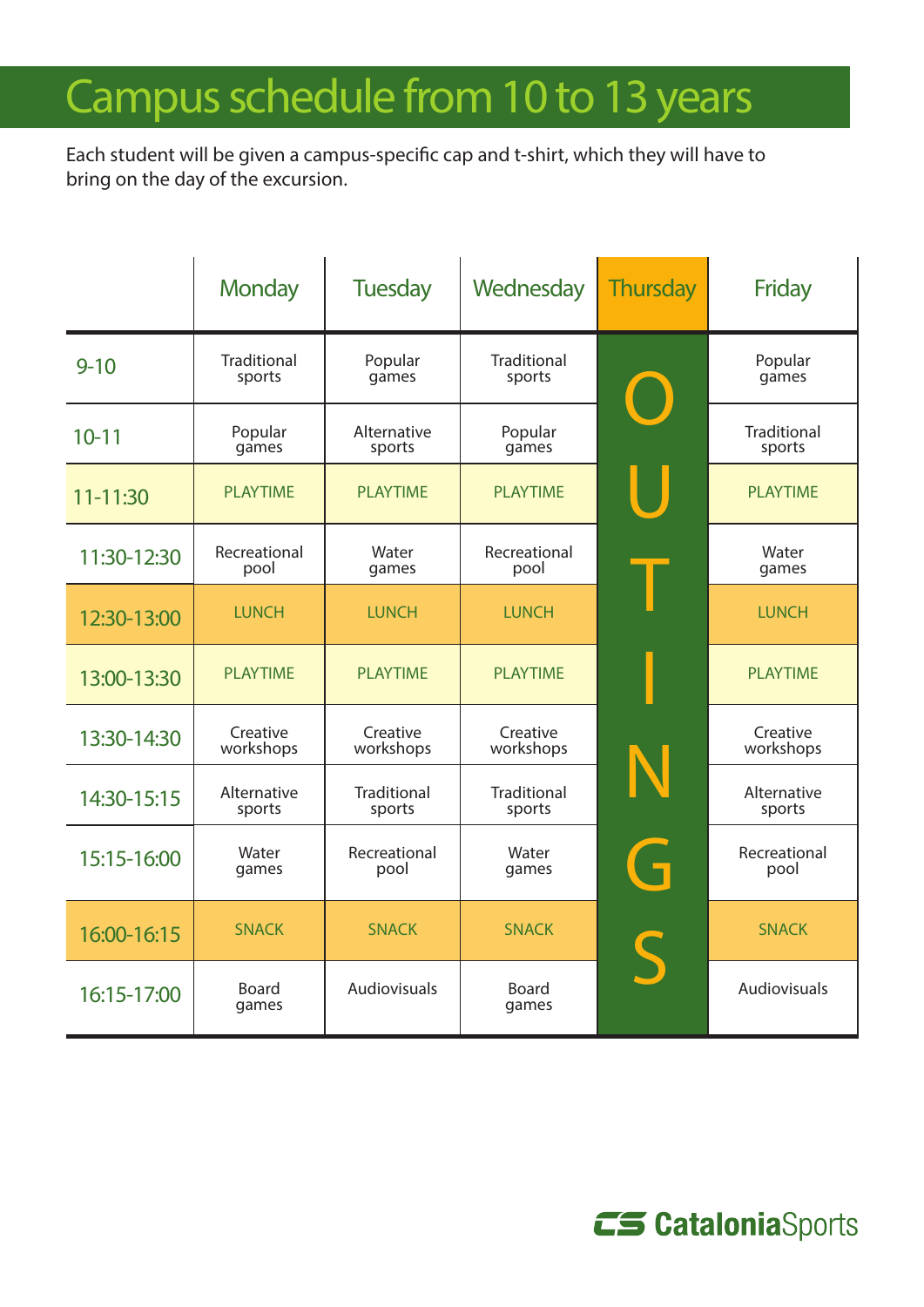## General information



Aimed at: boys and girls from 5 to 9 years old and from 10 to 13 years old, from our school and other educational centers.

Duration: Four weeks from June 27 to July 22, 2022. Fifth week depending on registrations. From (27/6 - 1/7), (11/7 - 15/7), (18/7 - 22/7)

Sign up for the Summer Camp online: https://www.highlandsbarcelona.es/summer-school/

Reception: from 8:00 a.m. to 9:00 a.m.

Schedule: from 9:00 a.m. to 4:30 p.m.



- · For sports activities: shorts, T-shirt, sports shoes, spare change of clothes. It is not mandatory to wear the school uniform.
- · For water activities: towel, two swimsuits, swimming cap, sunscreen and flip-flops. This clothing will remain at school until Friday of each week.
- · For field trips: campus t-shirt and cap and signed authorization. (in addition to everything specific to each excursion).

## **Menu**

Students will receive a copy of during opening days summer course. It can also be viewed on the school's website. In the case of needing a special regime or diet, it will be necessary to inform the person responsible for the group.

## Allergies and medications

Allergies and medications: please inform the person in charge of the group about allergies and / or intolerances on the first day of the summer course. In the event that a student had to take any medication parents must bring a signed authorization, as well as the dosage and time to be administrated.

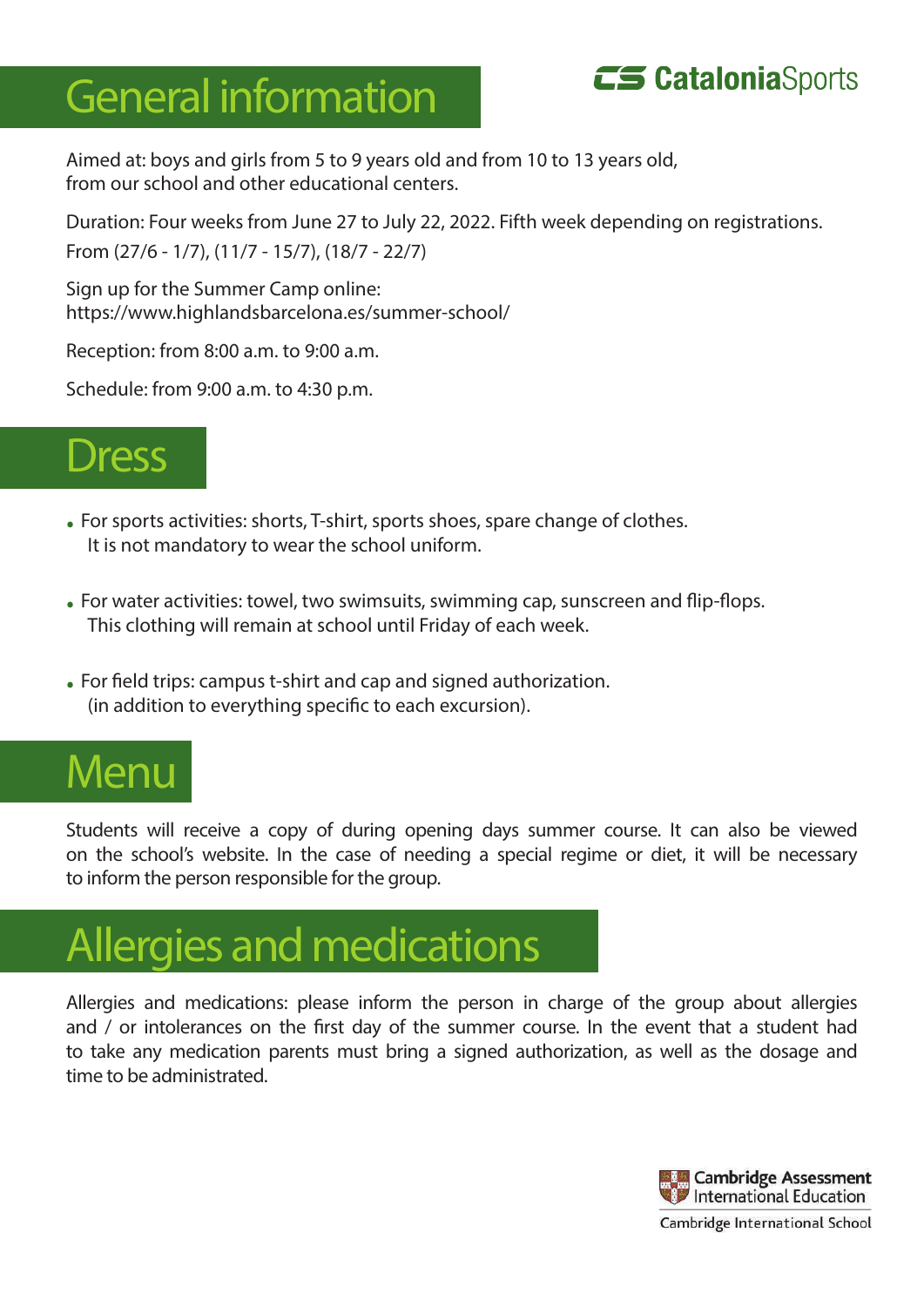



Set for:

Students from 5 to 9 years of age from 10 to 13 years of age

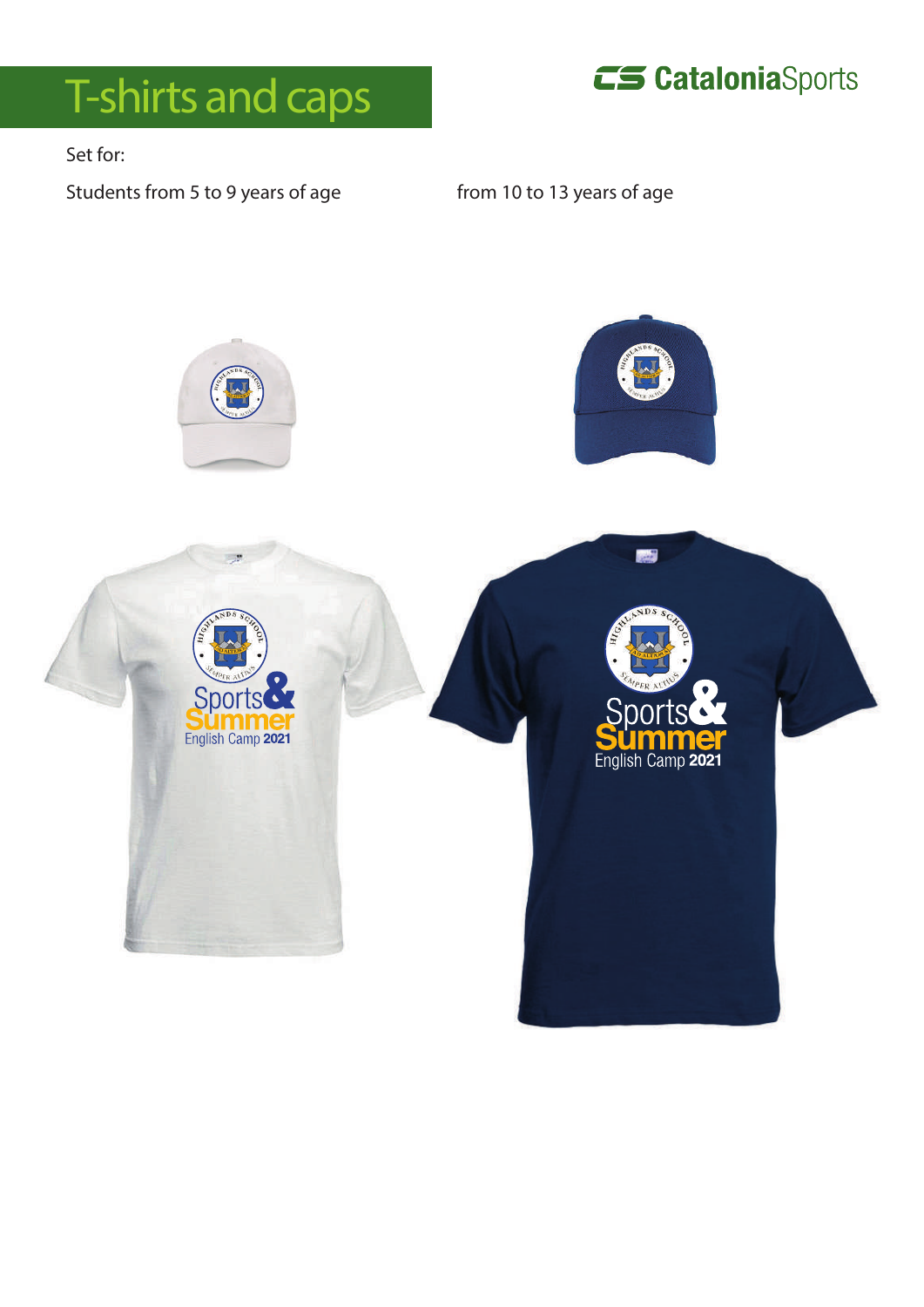

## Enroll:

#### Ask the school secretary for further information,

or online: https://www.highlandsbarcelona.es/summer-school/

#### See you there!

# CataloniaSports **English Camp 2**